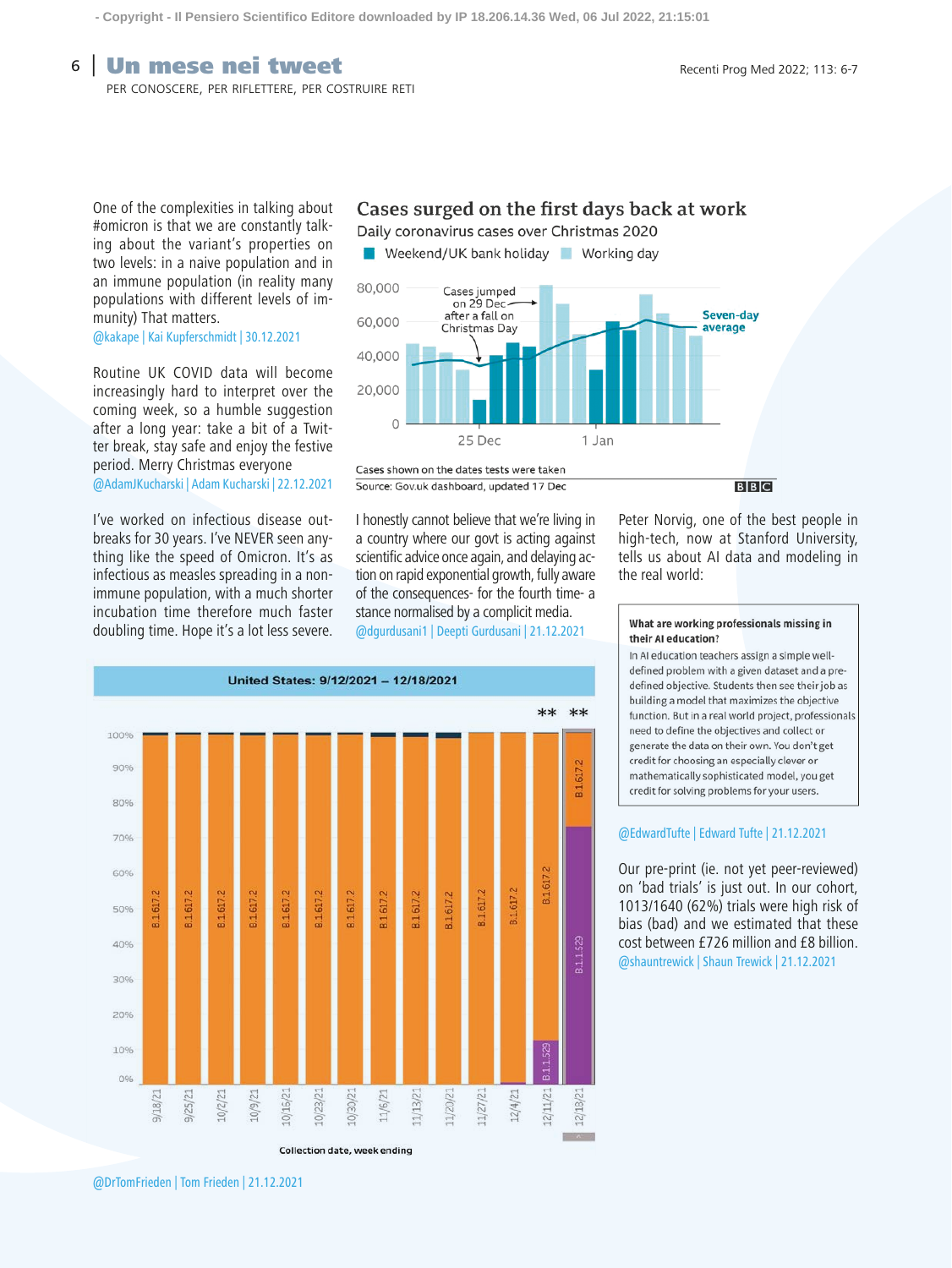Rafael Nadal tested positive for the coronavirus after returning to Spain from a tennis tournament in Abu Dhabi. His positive test could affect his plans for the Australian Open next month.



@nytimes | The New York Times | 21.12.2021

There are many places where the loss of a few people with particular skills can bring the entire enterprise to a halt what is worrying is that the NHS is one of them.

@bmj\_latest | The BMJ | 21.12.2021

La cosa che mi chiedo fin dal primo giorno della pandemia è perché abbiano messo in campo ogni genere di competenza tranne qualcuno che capisse di comunicazione. Uno che fosse volto e voce del governo e delle sue decisioni e le sapesse spiegare. Su questo siamo ancora a zero.

@gloquenzi | Giancarlo Loquenzi | 21.12.2021

Trasloco significa sconvolgimento dell'ordine degli oggetti usuale e costituzione di un nuovo ordine, mentre l'inconscio protesta come un gatto sradicato dalle proprie abitudini. Nel frattempo restare aggrappati al cellulare, unico ordine che non cambia. @pecoraro\_fr | Francesco Pecoraro | 18.12.2021

Non so se succede a tutti, forse sì, e forse no, ma io, quando comincio un libro e non riesco a finirlo, ho l'impressione che non sia colpa mia, che sia colpa di chi l'ha scritto. @paolonori | Paolo Nori | 15.12.2021

When you fail to act in a prudent way when there is a serious contagious disease afoot, you place OTHERS at risk, including the health care workers you assume will be there to care for you. @NAChristakis | Nicholas A. Christakis | 13.12.2021

Officer Goodman and everyone who saved American democracy this year is my #personoftheyear.



@ColinAllredTX | Colin Allred | 13.12.2021

Covid-19 becoming a milder disease is not a decision the virus will make, it's a decision that all of us can make if we take advantage of the vaccines that can control spread and reduce the burden of this disease @HelenBranswell | Helen Branswell | 10.12.2021

A sketch to explain how a new variant may appear milder even with no change in underlying virulence. This can occur because, when calculating the fraction of cases that are severe, the denominator now includes many re-infections that had previously been averted.



@nataliexdean | Natalie E. Dean | 09.12.2021

Lowering drug prices would help tens of millions of Americans finally afford the medications their doctors prescribe them. And it would NOT mean that we'll lose out on important innovation. @ZekeEmanuel | Zeke Emanuel | 08.12.2021

1.3 billion people live in Africa. This is enough vaccine to give  $\sim$ 0.7% of the population 1 dose. You can't end a pandemic with the vaccine supply equivalent of table scraps, nor by patting yourself on the back for your supposed generosity.

@angie\_rasmussen | Angela Rasmussen | 03.12.2021